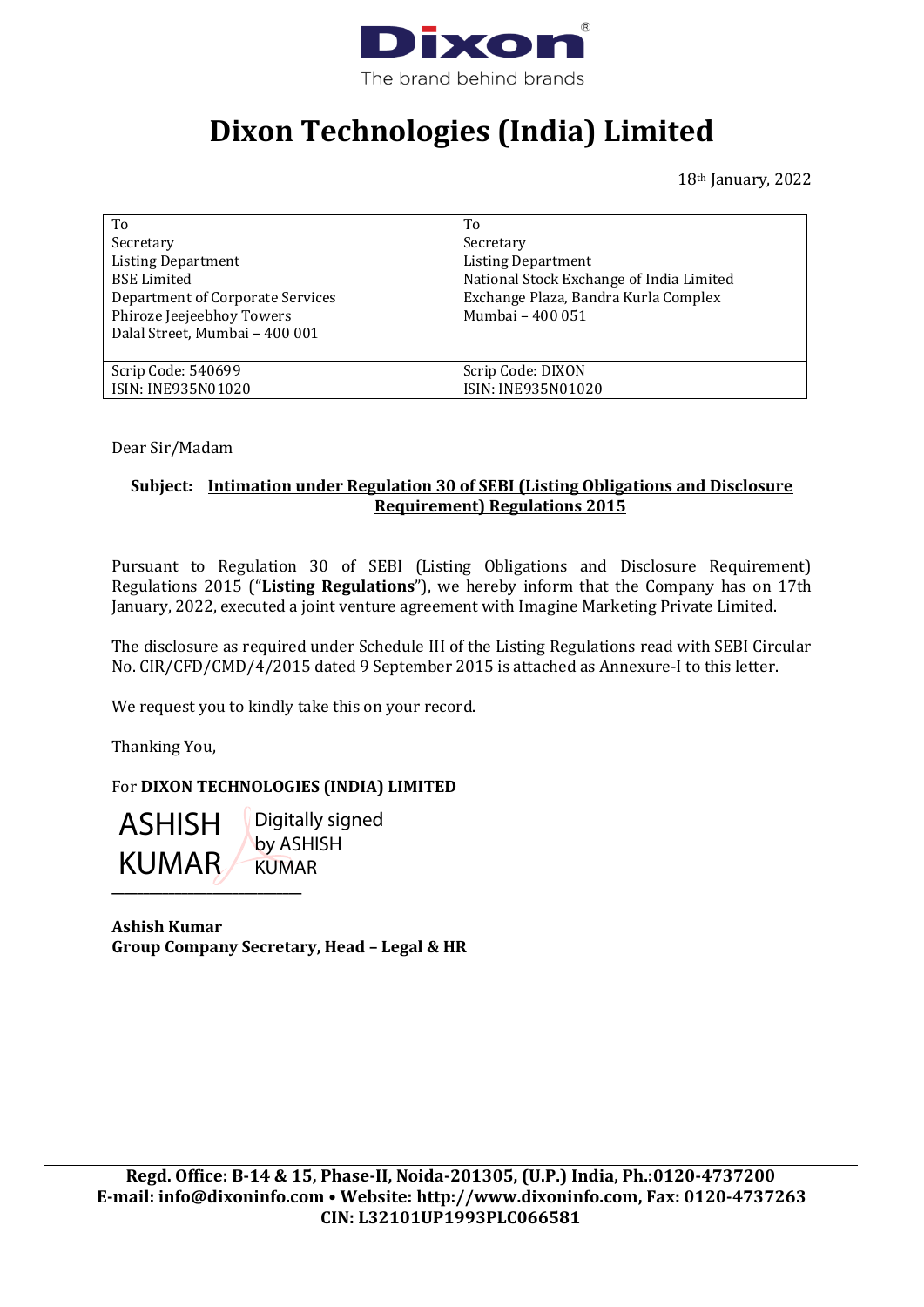## **ANNEXURE –I**

| S. No. | <b>Particulars</b>                |                                                                  |
|--------|-----------------------------------|------------------------------------------------------------------|
| 1.     | Name(s)<br>of<br>parties with     | Dixon Technologies (India) Limited (Company),                    |
|        | whom the<br>agreement<br>is       | and Imagine Marketing Private Limited (Imagine).                 |
|        | entered                           |                                                                  |
| 2.     | Purpose of entering into the      | The Company and Imagine have entered into a joint                |
|        | agreement                         | venture agreement to form a joint venture company                |
|        |                                   | for undertaking the manufacture of Blue tooth                    |
|        |                                   | enabled audio devices                                            |
| 3.     | Shareholding, if any, in the      | $\bullet$                                                        |
|        | entity<br>with<br>whom<br>the     | The Company does not have any shareholding                       |
|        |                                   | in Imagine or its group companies.                               |
|        | agreement is executed             | The proposed shareholding of the proposed JV<br>$\bullet$        |
|        |                                   | (after<br>consummation<br>Company<br>of<br>the                   |
|        |                                   | transaction) will be as under:                                   |
|        |                                   | (a) Company:50%                                                  |
|        |                                   | (b) Imagine: $50%$                                               |
| 4.     | Significant<br>of<br>the<br>terms | Both the parties will nominate 2 directors each<br>$\bullet$     |
|        | agreement (in brief) special      | Unanimous consent of both Company and<br>$\bullet$               |
|        | rights like right to appoint      | Imagine would be required for issuance of                        |
|        | directors, first right to share   | shares or any other change in share capital                      |
|        | subscription in<br>of<br>case     | structure                                                        |
|        | issuance of shares, right to      | Both the JV Partners i.e. Company and Imagine<br>$\bullet$       |
|        | restrict any change in capital    | shall have right to equity shares in proportion                  |
|        | structure etc                     | to their respective shareholding structure.                      |
|        |                                   |                                                                  |
| 5.     | Whether, the said parties         | N <sub>o</sub>                                                   |
|        | related<br>to<br>are              |                                                                  |
|        | promoter/promoter group/          |                                                                  |
|        | group companies in<br>any         |                                                                  |
|        | manner. If yes, nature of         |                                                                  |
|        | relationship                      |                                                                  |
| 6.     | Whether<br>the<br>transaction     | N <sub>o</sub>                                                   |
|        | would fall within related         |                                                                  |
|        | party transactions? If yes,       |                                                                  |
|        | whether the same is done at       |                                                                  |
|        | "arm's length"                    |                                                                  |
| 7.     | In case of issuance of shares     | The equity shares of the proposed JV Company will                |
|        | to the parties, details of        | be issued to the Company and Imagine in equal                    |
|        | issue price, class of shares      | proportion i.e. 50:50                                            |
|        | issued                            |                                                                  |
| 8.     | disclosures<br>other              |                                                                  |
|        | Any                               | $\bullet$<br>Directors to be nominated as stated in (4)          |
|        | related to such agreements,       | above.                                                           |
|        | viz., details of nominee on       | $\bullet$<br>No potential conflict of interest will arise out of |
|        | the board of directors of the     | this agreement.                                                  |
|        | listed<br>entity,<br>potential    |                                                                  |
|        | conflict of interest arising      |                                                                  |
|        | out of such agreements, etc       |                                                                  |
| 9.     | In case of termination or         | Not Applicable                                                   |